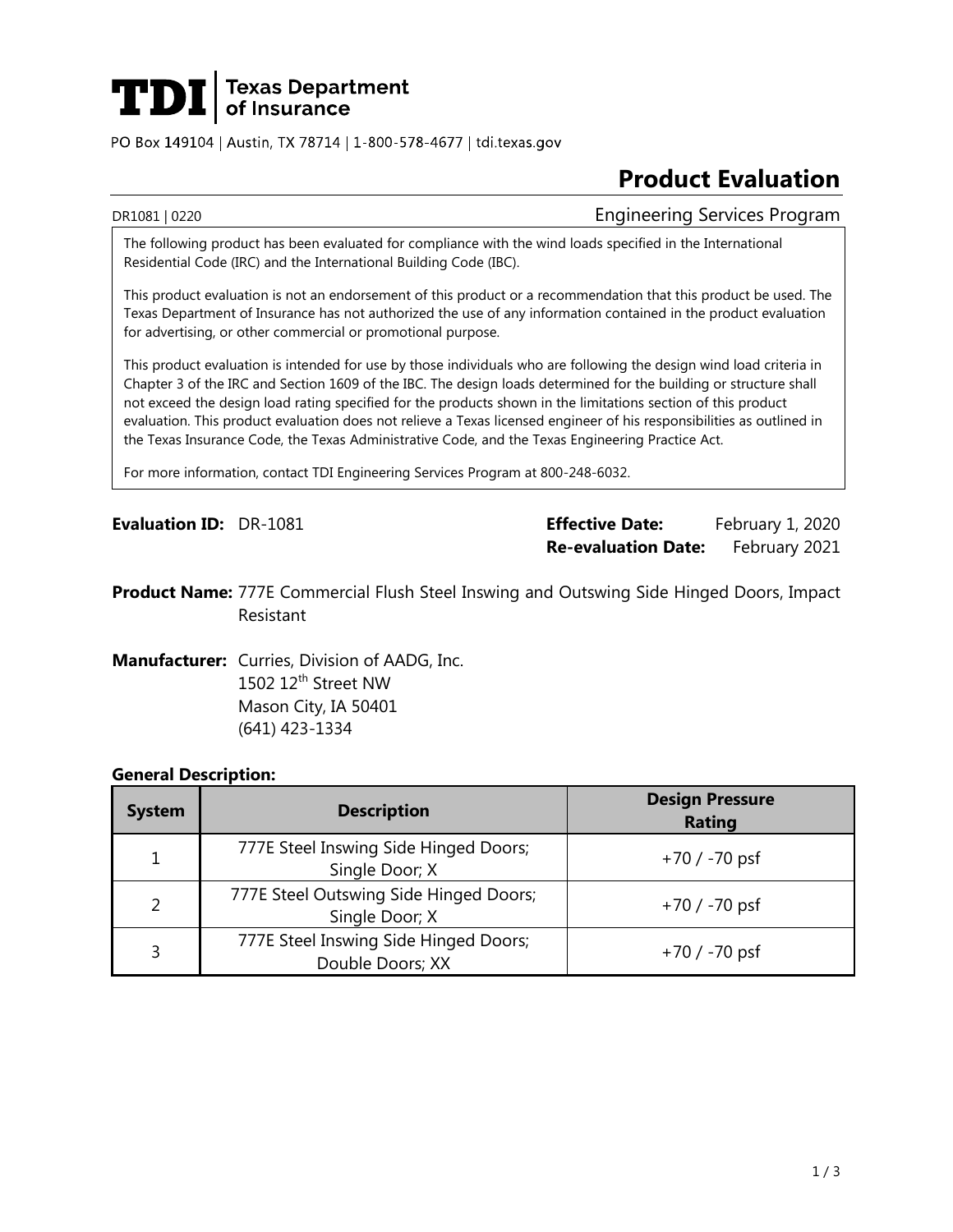## **Product Dimensions:**

| <b>System</b> | <b>Overall Size</b> | <b>Active/Passive</b><br><b>Door Panel Size</b> | <b>Door Panel Glass Daylight</b><br><b>Opening Size</b> |
|---------------|---------------------|-------------------------------------------------|---------------------------------------------------------|
|               | 40" x 86"           | $35 - 3/4$ " x 83-1/8"                          | N/A                                                     |
|               | $40" \times 86"$    | $35 - 3/4$ " x 83-1/8"                          | N/A                                                     |
|               | 76" x 86"           | 35-13/16" x 84-1/2"                             | N/A                                                     |

#### **Hardware:**

| <b>System</b> | <b>Hardware Components and Installation</b>                                                                                                                                                  |  |
|---------------|----------------------------------------------------------------------------------------------------------------------------------------------------------------------------------------------|--|
| $1 - 3$       | Hardware components and installation requirements are in accordance with<br>drawing 19-8221.2; dated August 30, 2019. Signed and sealed by Frank L.<br>Bennardo, P.E. on September 16, 2019. |  |

# **Product Identification (Manufacturer Label on Door):**

| <b>System</b>  |                       |                                                            |
|----------------|-----------------------|------------------------------------------------------------|
| $\overline{1}$ | Manufacturer's name   | Curries, Division of AADG, Inc.                            |
|                | Product name          | <b>777E Commercial Flush Steel</b><br>Single Inswing Door  |
|                | Design Pressure       | $+/-70$ psf                                                |
|                | Test standards        | TAS-201-94, Tas-202-94, TAS-203-94<br>Large Missile Rated  |
| $\overline{2}$ | Manufacturer's name   | Curries, Division of AADG, Inc.                            |
|                | Product name          | <b>777E Commercial Flush Steel</b><br>Single Outswing Door |
|                | Design Pressure       | $+/-70$ psf                                                |
|                | <b>Test standards</b> | TAS-201-94, Tas-202-94, TAS-203-94<br>Large Missile Rated  |
| $\overline{3}$ | Manufacturer's name   | Curries, Division of AADG, Inc.                            |
|                | Product name          | <b>777E Commercial Flush Steel</b>                         |
|                |                       | Double Inswing Door                                        |
|                | Design Pressure       | $+/-70$ psf                                                |
|                | Test standards        | TAS-201-94, Tas-202-94, TAS-203-94<br>Large Missile Rated  |